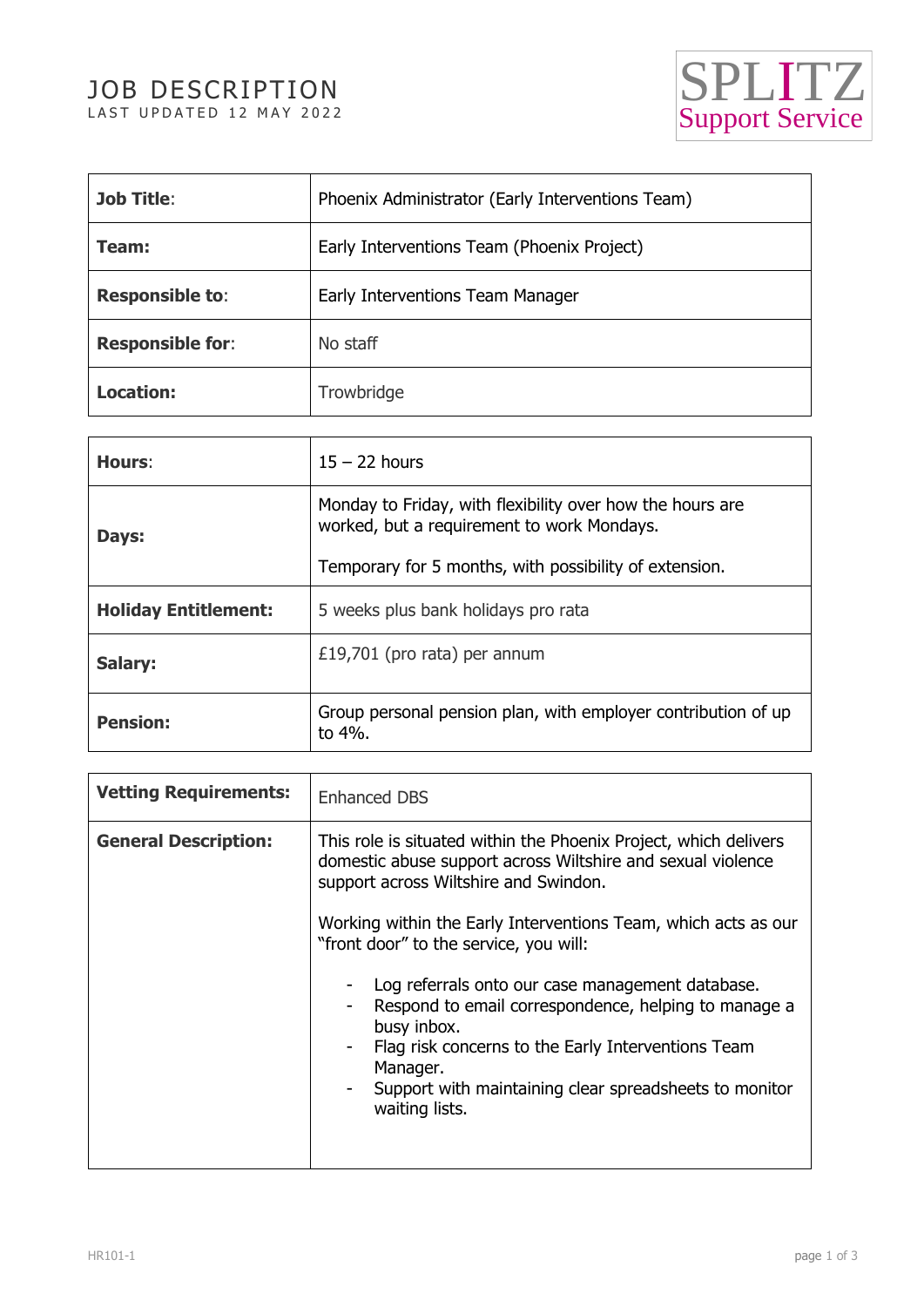| This role will be based within our Trowbridge Office. Splitz<br>I supports our staff to work flexibly and there will be some |
|------------------------------------------------------------------------------------------------------------------------------|
| I opportunity for home working.                                                                                              |

### **Main Duties and Responsibilities**

#### **Logging referrals, database use and letters:**

- Provide support to the Early Interventions Team by logging referrals to the Project onto our case management database.
- Help to manage the Single Point of Access inbox, responding to correspondence and forwarding emails to the relevant staff.
- Keep the database up-to-date, within the confines of your role and training.
- Complete legal letters and support letters for both service users and partner agencies, according to the legal templates and training.

#### **Triaging:**

 Flag risk concerns to the Early Interventions Team Manager and/or the duty Manager as required.

#### **Spreadsheets:**

 Support the Early Interventions Team in managing the waiting lists spreadsheets and ensuring these are kept up-to-date.

#### **Data protection duties:**

- Take responsibility for responding to requests for information, abiding by the Freedom of Information Act and GDPR.
- Complete redactions of case notes for Criminal Justice proceedings.

#### **General:**

- Refer on to the team manager(s) any safeguarding concerns, whilst adhering to safeguarding procedures.
- Support the team with administrative tasks/duties such as scanning documents.
- Coordinate office activities and operations to secure efficiency and compliance to company policies, working alongside the Office Manager.
- Attend and contribute to team meetings.
- Update written and computerised records with accurate and clear information.